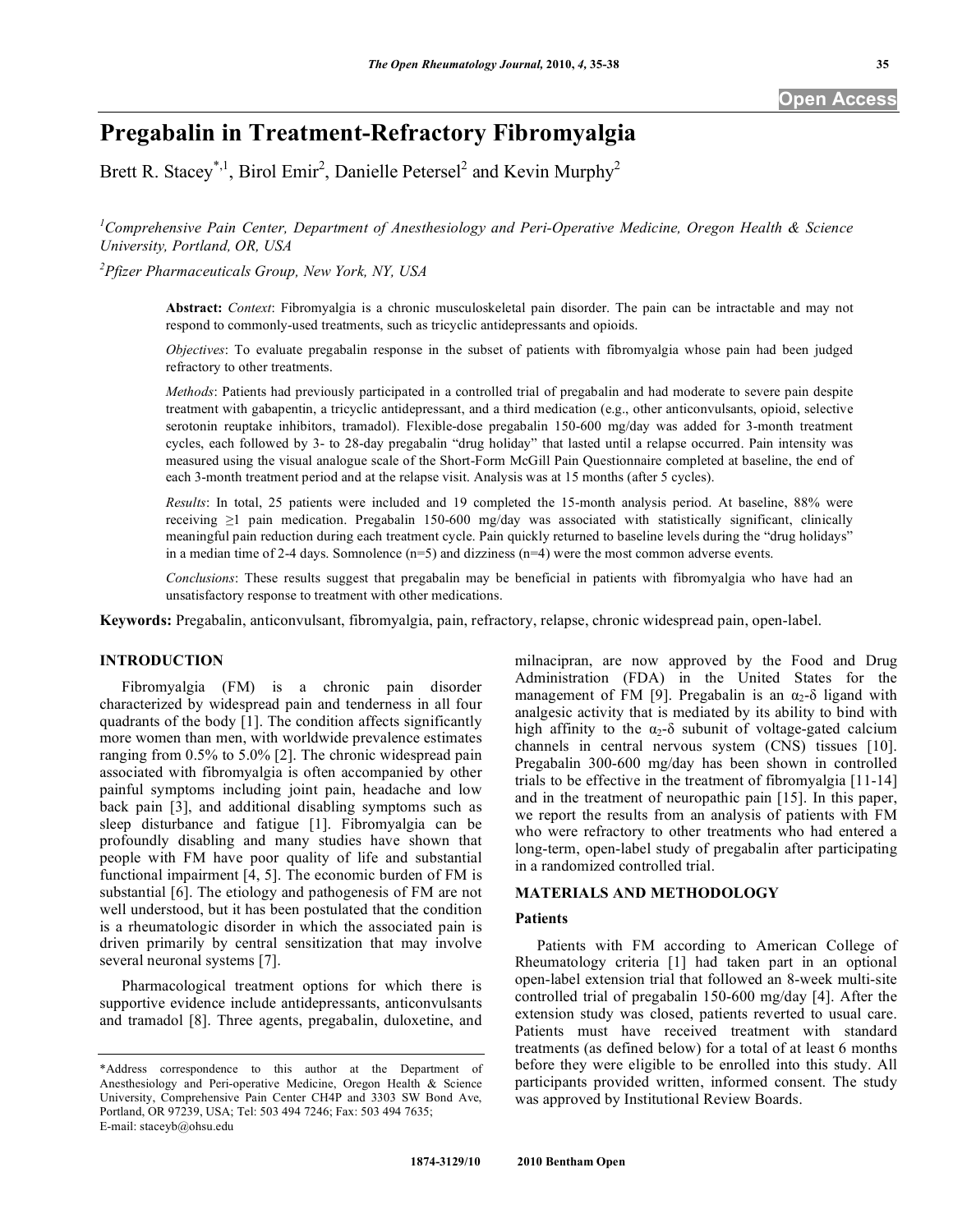To be eligible patients had to be refractory to treatment with gabapentin  $\geq 1800$  mg/day, a tricyclic antidepressant  $(TCA) \ge 75$  mg/day, and a third line medication, which included other anticonvulsants, opioid analgesics, compound analgesics, selective serotonin reuptake inhibitors (SSRIs), serotonin norepinephrine reuptake inhibitors (SNRIs), nonsteroidal anti-inflammatory drugs (NSAIDs), cyclooxygenase II inhibitors (Cox IIs) and tramadol. Refractoriness was defined as inadequate pain relief despite treatment for at least 2 weeks at or above the minimum dose and/or intolerable side-effects with each of the three medications or medication groups listed above. Patients were required to have a score of at least 40 mm on the 0-100 mm visual analogue scale (VAS) of pain intensity of the Short-Form McGill Pain Questionnaire (SF-MPQ; "no pain" to "worst possible pain") [16]. Patients were allowed to remain on analgesic medications, including drugs to which they were refractory, and these could be adjusted during the study.

 The details of the overall study and results for the patients with postherpetic neuralgia and diabetic peripheral neuropathy who entered this follow-on study have been reported elsewhere [17].

#### **Study Design**

 Patients received flexible-dose pregabalin 150-600 mg/day, taken three times a day (TID), for 3 months, followed by a 3 to 28-day period during which pregabalin was discontinued ("drug holiday"). The starting dosage of 150 mg/day could be increased after 1 week, after which pregabalin dosing was flexible at the discretion of the investigator. Patients who experienced a relapse during each drug holiday were allowed to resume a further 3 months of treatment. Relapse was defined as scoring "moderately worse", "much worse" or "very much worse" in answer to the question "how much has your pain worsened since discontinuing study medication?" Patients who did not relapse were discontinued. After four consecutive drug holidays, patients could continue pregabalin without further drug withdrawals.

#### **Assessments**

 At the end of each 3-month pregabalin treatment period patients were required have a clinical visit during which the SF-MPQ VAS was completed and adverse events were recorded. Patients who relapsed during the drug holiday were required to complete a pain VAS and have the relapse confirmed by the investigator. If a patient did not meet relapse criteria they could be assessed once more within the 28-day drug holiday. Mean pain VAS scores were calculated at baseline, the end of each 3-month treatment period, and during the drug holidays. The distribution of patients with no/mild, moderate, and severe pain (no/mild pain  $=$  <40 mm; moderate pain =  $\geq$ 40 to <70 mm; severe pain =  $\geq$ 70 mm) at the 15 month endpoint was determined based on the last pain VAS score on pregabalin treatment carried forward. The numbers of patients with  $\geq 30\%$  and  $\geq 50\%$  reductions in the pain score from baseline to the end of the first 3-month treatment period and to the fifth 3-month treatment period endpoint were also determined in the same manner. The protocol for this study did not specify inferential testing of treatment effectiveness, but because of the unique nature of the study design and data, we performed analyses of the

statistical significance of the mean changes from baseline in pain intensity as measured by the SF-MPQ VAS. The data examined in this report were limited to the first 15 months of pregabalin treatment of this trial because after that point the drug holidays were discontinued and the study became a standard open-label trial.

## **RESULTS**

 In total, 25 patients with FM (76% female; mean age 54 years) were enrolled into the study and are included in this analysis. The baseline characteristics for these patients are shown in Table **1**. Most patients (88%) were taking other pain medications, despite being refractory to them, and almost 70% had severe pain at baseline. Of the 25 FM patients enrolled, 19  $(76%)$  completed 15 months of pregabalin treatment. Reasons for discontinuation were as follows: two patients due to adverse events, one due to lack of efficacy, and three were non-compliant or discontinued for other reasons. Four out of the six patients who discontinued did so during the first 3-month treatment period. All patients relapsed during the four drug holidays. The median duration of each of the drug holidays was 3-4 days (Table **1**). The mean (standard deviation, SD) daily pregabalin dose was 385 (148) mg during the first 3 months, 424 (168) mg from months 3-6 and 463 (151) mg from months 12-15.

**Table 1. Patient Baseline Characteristics, Concomitant Pain Medication Use and Duration of Pregabalin Drug Holidays** 

|                                                            | $FM(N=25)$  |
|------------------------------------------------------------|-------------|
| <b>Baseline Characteristics</b>                            |             |
| Women $n, (\% )$                                           | 19(76.0)    |
| Age, mean (SD) years                                       | 54.2 (6.7)  |
| FM duration, mean (SD) years                               | 11.0(8.1)   |
| SF-MPQ pain VAS score, mean (SD) mm                        | 73.6 (15.0) |
| Patients in severe pain*, $n$ (%)                          | 17 (68)     |
| Pain Medications at Enrolment, $n$ (%) <sup>†</sup>        |             |
| Any                                                        | 22(88.0)    |
| - Gabapentin                                               | 7(28.0)     |
| - TCA                                                      | 9(36.0)     |
| - Other $(3rd$ line)                                       | 18 (72.0)   |
| <b>Mean/Median Drug Holiday Duration, Days</b>             |             |
| Drug holiday 1                                             | 7.4/4.0     |
| Drug holiday 2                                             | 3.8/3.0     |
| Drug holiday 3                                             | 5.7/3.0     |
| Drug holiday 4                                             | 5.6/3.0     |
| *Severe pain includes patients with SF-MPO pain VAS >70mm. |             |

<sup>†</sup>Includes medications to which patients were refractory.

 One patient did not have a post-baseline pain assessment so was not included in the analysis of pain. The mean SF-MPQ VAS scores for each 3-month treatment period were similar, and were statistically significantly and substantially lower than the baseline score (Fig. **1**). Mean pain scores on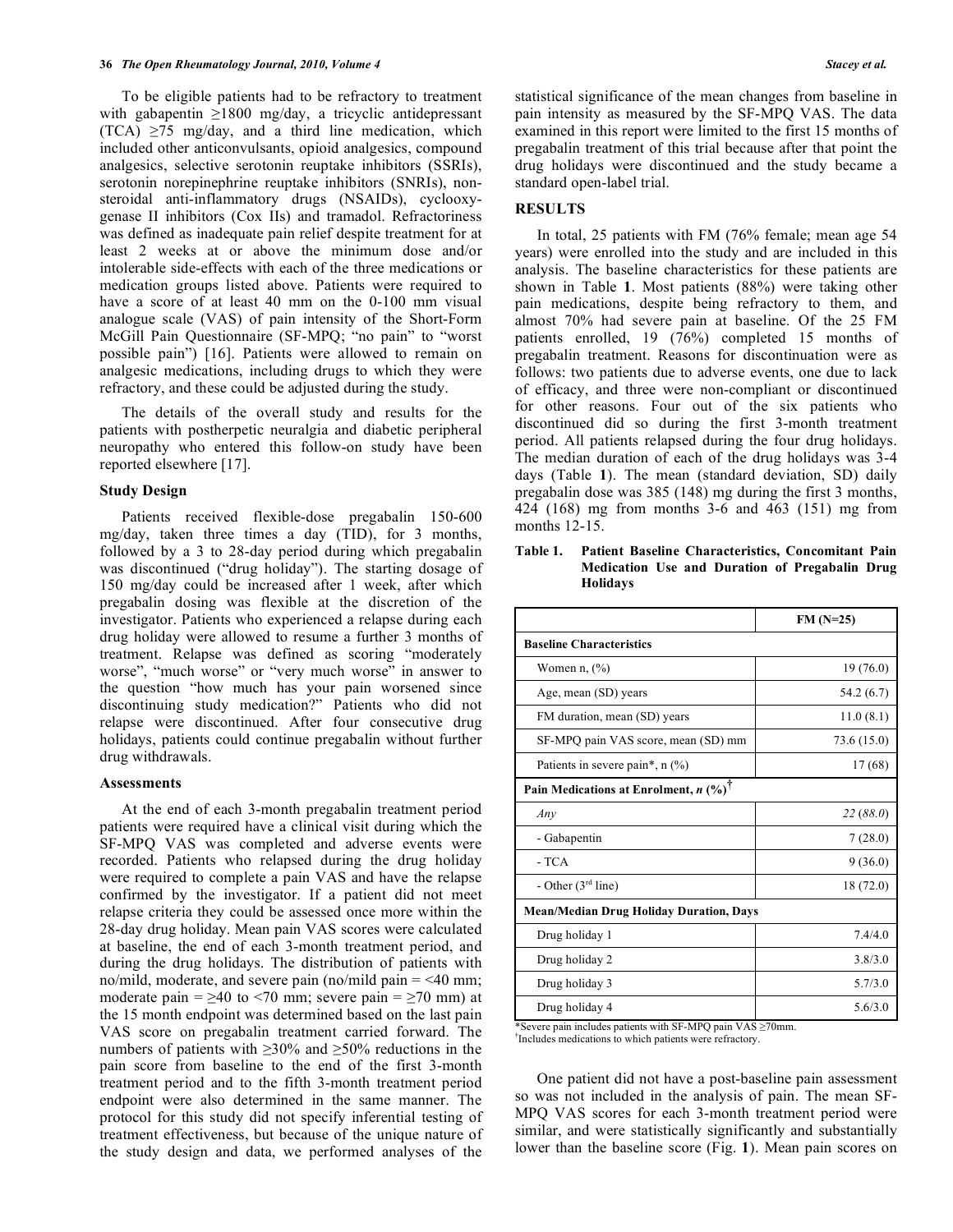

**Fig. (1).** Mean pain VAS scores during 3-month pregabalin treatment periods and during pregabalin drug holidays.

pregabalin treatment improved by 30% from baseline at endpoint. The reduction in pain scores observed in each treatment period ranged from 30 to 45%. During each of the drug holidays, mean pain VAS scores increased substantially, returning to at least baseline levels (Fig. **1**). There was a notable change in the pain severity distribution between baseline and the 15-month endpoint (Fig. **2**). At 3 months of pregabalin treatment, 54% and 50% of patients had a  $\geq 30$  and  $\geq 50\%$  reduction in pain from baseline, respectively. At endpoint of pregabalin treatment, 46% and 38% of patients had a  $\geq$ 30 and  $\geq$ 50% reduction in pain from baseline, respectively. Somnolence (5/25; 20%) and dizziness (4/25; 16%) were the most frequently reported treatment-emergent adverse events.



\*No/mild pain = <40 mm; moderate pain =  $\geq$ 40 to <70 mm; severe pain =  $\geq$ 70 mm. 15-month endpoint is based on last observation carried forward. 1 patient with moderate pain at baseline not included in the analysis because there was no post-baseline pain assessment.

**Fig. (2)***.* Pain severity\* distribution at baseline and the 15-month endpoint.

#### **DISCUSSION**

 This investigation of patients with longstanding, chronic FM who were refractory to the conventional treatments being used at the time of the study demonstrated a clinically meaningful pain reduction [18] with pregabalin treatment that was maintained for over a year. As was evident from the baseline pain scores patients continued to experience notable levels of pain despite being on treatment with TCAs,

gabapentin and  $3<sup>rd</sup>$  line agents. Many such patients experience ongoing – often severe – pain and continue to take medications despite their limited effectiveness.

 Pregabalin was associated with improvement in pain at the end of the first 3-month treatment period. Pain rapidly returned to pre-treatment levels soon after pregabalin was stopped for four mandatory drug holidays. This pattern of significant and substantial relief on pregabalin, followed by pain returning to baseline levels upon pregabalin discontinuation, was remarkably consistent throughout the five 3-month pregabalin treatment periods and four pregabalin drug holidays. Evidence of the clinical relevance of the improvement in pain with pregabalin treatment is provided by the fact that 68% of patients had severe pain at baseline and only 38% did so after 15 months of pregabalin treatment. Importantly, 42% of patients had no/mild pain at 15 months. Around half the patients had a  $\geq$ 30% reduction in pain after 3 and 15 months of treatment, further demonstrating that clinically meaningful pain relief was achieved and sustained with long-term pregabalin treatment. The mean changes in pain scores  $(\sim 30\% - 45\%$  across treatment periods) can also be considered clinical relevant [18], but concluding that the marked improvements in pain were entirely due to pregabalin is not possible because there was no control for placebo responses and other non-specific effects.

 While the mean daily dose of pregabalin increased over the 15 months of this study, the effect of pregabalin was maintained at a mean dose (463 mg/day) just slightly above the subsequently FDA-approved therapeutic dosage range of 150-450 mg/day. Pregabalin was generally well tolerated. The discontinuation rate due to adverse events was low (8%) and the most common adverse events, somnolence and dizziness, were consistent with previously reported controlled trials in fibromyalgia [11-14].

 Although the etiology and pathology of fibromyalgia remains to be established, recent evidence suggests that dysfunction within the CNS, including central sensitization, may be responsible for the chronic, widespread pain that is the hallmark of fibromyalgia [19, 20]. The precise mechanism of action of pregabalin that underpins the